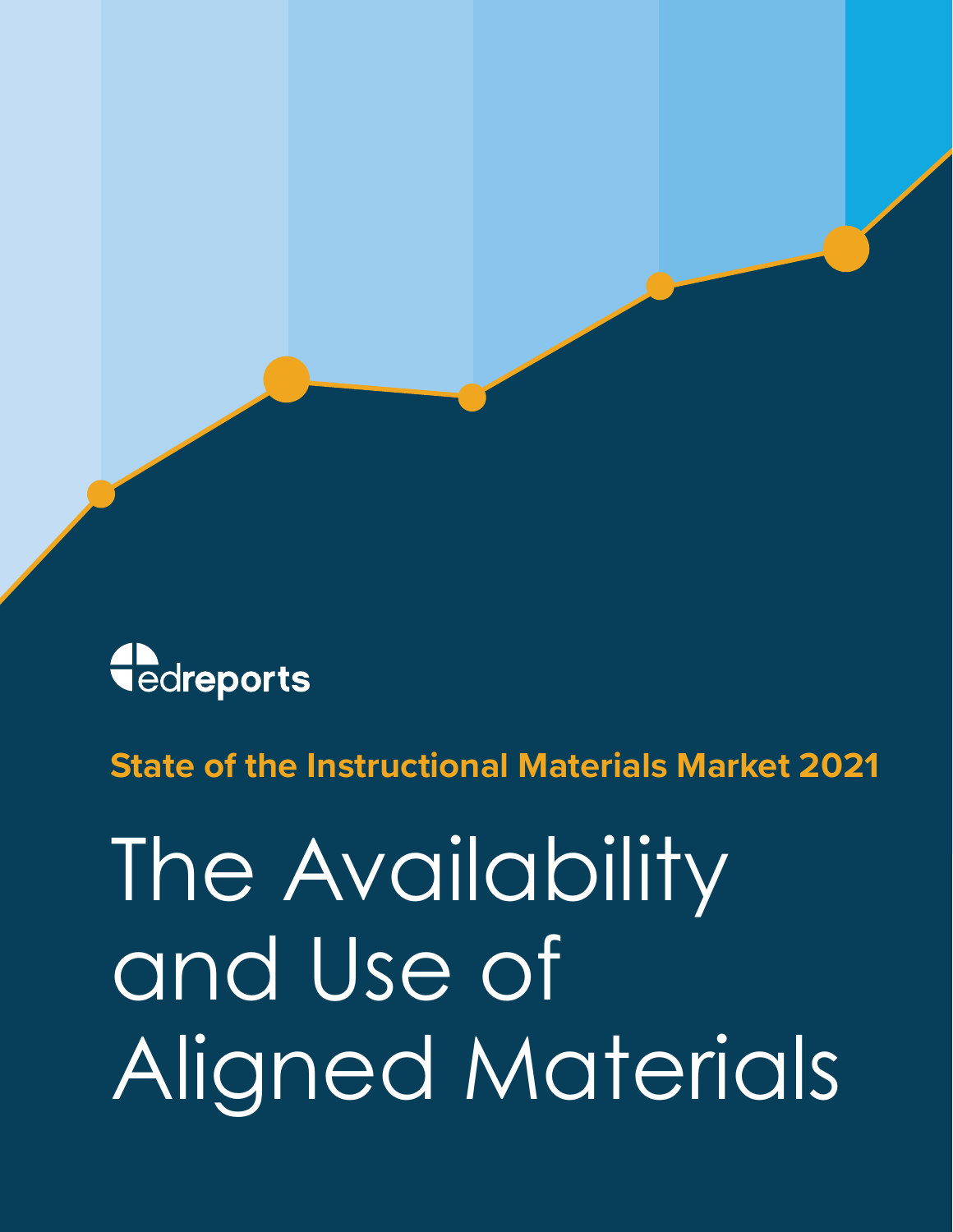## INTRODUCTION

In 2021, the country experienced another year of challenges for families, educators and school communities. And again we saw educators' and students' indefatigable ability to adapt, and even thrive, during difficult circumstances. Through all the setbacks and accomplishments, we continued to hear from the field about the importance of high-quality instructional materials to accelerate student learning and help ensure all kids have the skills and knowledge they need to learn and grow.

Because of the critical role materials play in supporting teachers and students, it is vital for all stakeholders to have a better understanding of the materials market. Our 2021 State of the Instructional Materials Market: The Availability and Use of Aligned Materials provides insight into how the market is changing and how states and districts can support educators to use high-quality curriculum that makes a difference in classroom practice and the instruction students receive.

Specifically, the report focuses on the availability of programs that are aligned to college and careerready standards, how regularly these aligned materials are used, and how often teachers are modifying or supplementing their lessons. Additionally, this year's report explores the extent to which materials provide culturally relevant content and support a diversity of student needs, including those of multilingual learners.

We analyzed teacher perceptions of their materials, what they prioritized in the content they are using, and how they felt their materials measured up to those expectations. In addition, we explored important factors that influence the use of high-quality materials, such as support from school leadership and access to curriculumaligned professional learning.

This study draws upon data from EdReports reviews, copyright dates, and data from the RAND Corporation American Instructional Resources Survey (AIRS) on curriculum use, teacher perception, and school context.

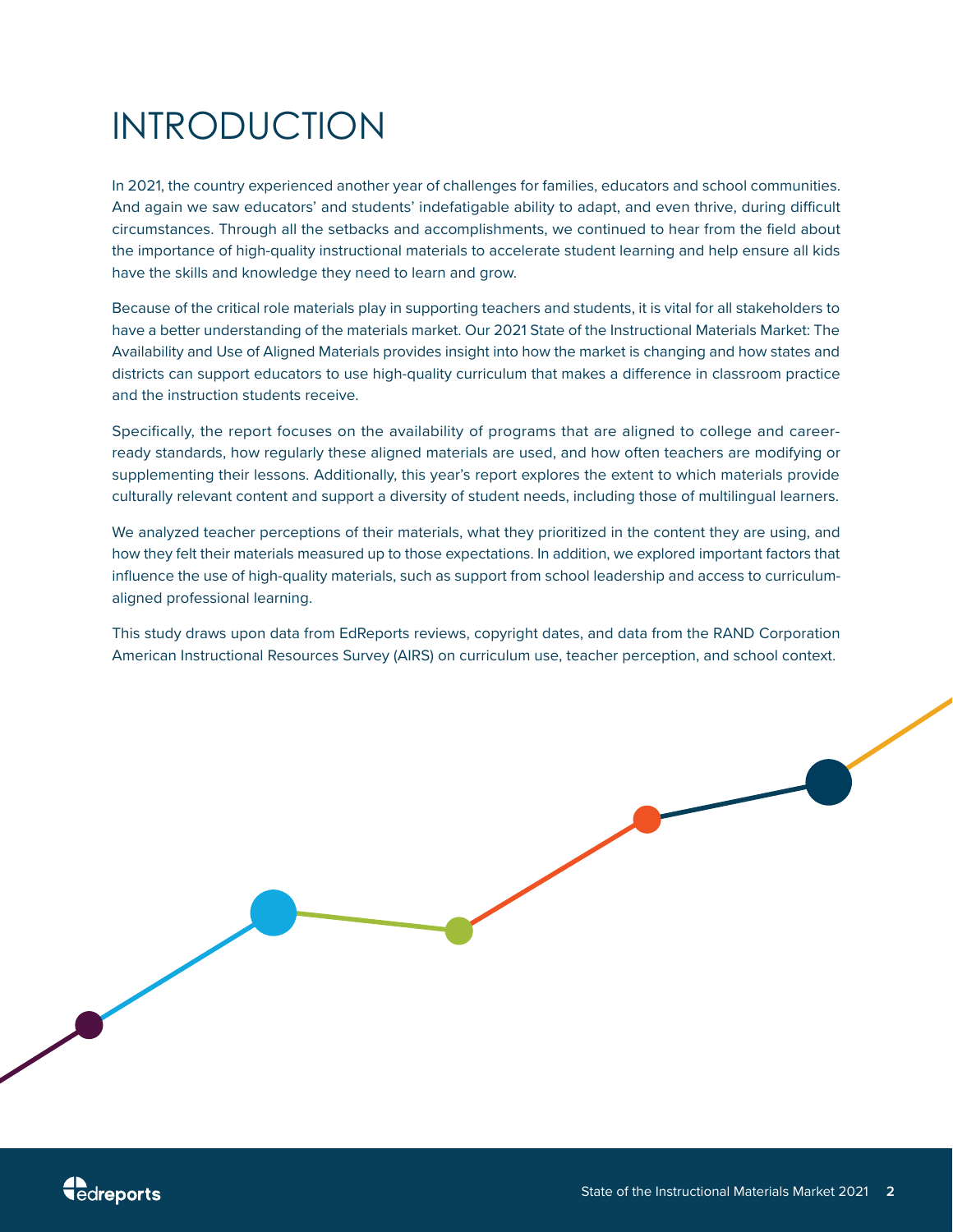## KEY FINDINGS

### **1. The availability of standards-aligned instructional materials continues to increase.**

EdReports has reviewed approximately **98%** of the known comprehensive K–12 mathematics and English language arts materials market.<sup>1</sup>

- Of the English language arts materials EdReports has reviewed, **51%** meet expectations for standards alignment, **32%** partially meet expectations for alignment, and **17%** do not meet expectations for alignment.
- Of the mathematics materials EdReports has reviewed, **44%** meet expectations for standards alignment, **27%** partially meet expectations for alignment, and **29%** do not meet expectations for alignment.

Based on our current analysis, there are dozens of programs for districts to choose from that are aligned to college and career-ready standards. This means that districts have more choices than ever before as they seek to match their local priorities with available standards-aligned options.

|                                          |     | <b>Meets</b> | <b>Partially Meets</b> |      | <b>Does Not Meet</b> |      | <b>All Ratings</b> |     |
|------------------------------------------|-----|--------------|------------------------|------|----------------------|------|--------------------|-----|
|                                          | n   | %            | n                      | %    | n                    | %    | n                  | %   |
| ELA & Math K-12                          | 397 | 45.9         | 255                    | 29.5 | 213                  | 24.6 | 865                | 100 |
| <b>ELA Core</b>                          | 158 | 51.5         | 97                     | 31.6 | 52                   | 16.9 | 307                | 100 |
| $K-5$                                    | 63  | 40.4         | 57                     | 36.5 | 36                   | 23.1 | 156                | 100 |
| $6 - 8$                                  | 55  | 61.8         | 25                     | 28.1 | 9                    | 10.1 | 89                 | 100 |
| $9-12$                                   | 40  | 64.5         | 15                     | 24.2 | $\overline{7}$       | 11.3 | 62                 | 100 |
| <b>ELA</b><br><b>Foundational Skills</b> | 6   | 20.0         | 18                     | 60.0 | 6                    | 20.0 | 30                 | 100 |
| <b>Math</b>                              | 233 | 44.1         | 140                    | 26.5 | 155                  | 29.4 | 528                | 100 |
| $K-5$                                    | 93  | 39.7         | 70                     | 29.9 | 71                   | 30.3 | 234                | 100 |
| $6 - 8$                                  | 71  | 47.7         | 36                     | 24.2 | 42                   | 28.2 | 149                | 100 |
| $9-12$                                   | 69  | 47.6         | 34                     | 23.4 | 42                   | 29.0 | 145                | 100 |

Table 1. Summary statistics for EdReports grade-level reports by standards alignment rating

<sup>1</sup> We define the "known market" as ELA foundational skills programs and comprehensive, yearlong ELA and math programs in circulation for which we have data. This excludes materials that are created directly by teachers or the school or district in which they work, supplemental materials that do not comprise a comprehensive yearlong scope and sequence, and pre-2012 edition or curricula no longer being actively sold by publishers.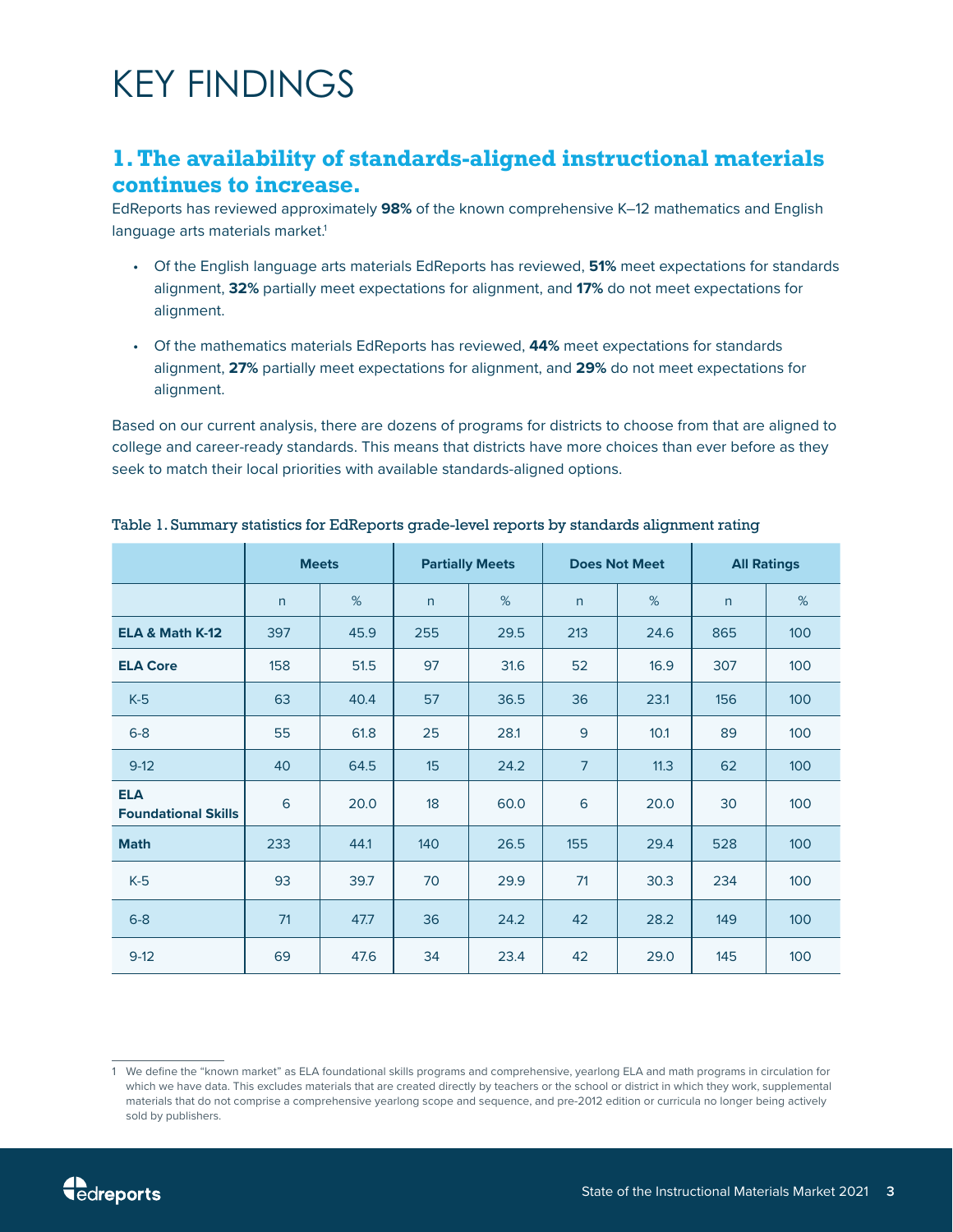

## **2. Despite the impact of the COVID-19 pandemic on education, the use of aligned materials has remained consistent to previous years.**

In 2021, the COVID-19 pandemic continued to affect schools and classrooms across the country. Districts were still adapting in order to reach all students and provide safe learning spaces. Finding new ways to select and use instructional materials was no exception. However, despite these ongoing challenges, the use of aligned instructional materials generally held steady from 2020 to 2021. While the use of unaligned and partially aligned materials decreased in 2021, these decreases coincided with a similar corresponding increase in the use of supplemental materials.

The use of supplementals as the primary material increased by 9 percentage points in both ELA and math (these are included within the "unrated materials" category in Tables 2 and 3, below).

Supplementing often involves selecting lessons or activities from unvetted online collections that are not part of a designed scope and sequence. A recent RAND analysis found that 96% of teachers use Google to find lessons and materials. Nearly 75% of teachers use Pinterest to find lessons and materials.<sup>2</sup>

Broadly supplementing may be a cause for concern as [studies have shown](https://fordhaminstitute.org/national/research/supplemental-curriculum-bazaar) that many supplemental materials should "not be used" or are "probably not worth using" and likely do not adequately support students to meet the demands of the standards.

<sup>2</sup> Opfer, V., Kaufman, J., Thompson, L. (2016). Implementation of K-12 State Standards for Mathematics and English Language Arts and Literacy. Santa Monica, CA: RAND Corporation. Retrieved from: [https://www.rand.org/pubs/research\\_reports/RR1529-1.html](https://www.rand.org/pubs/research_reports/RR1529-1.html)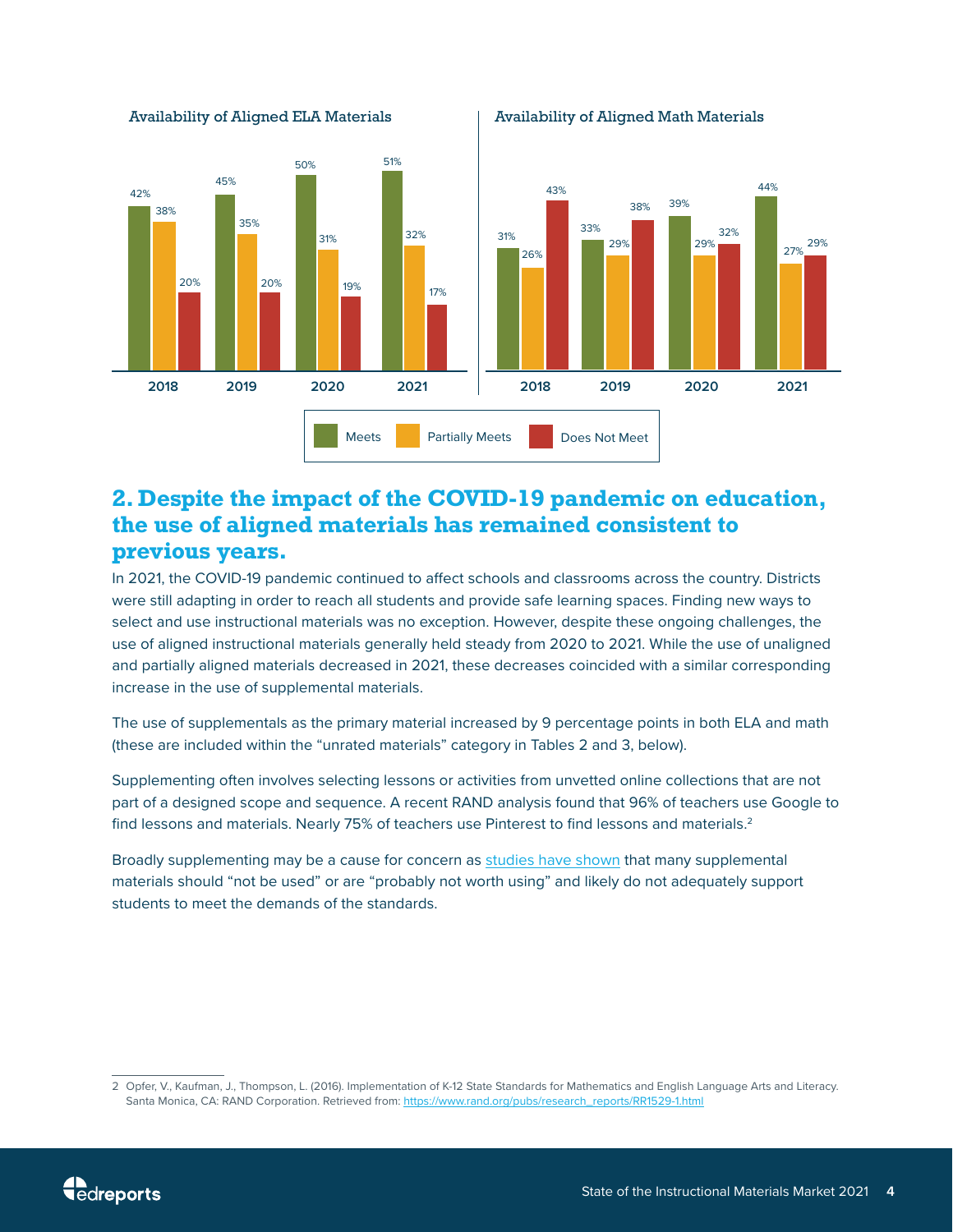|                                           | 2019  | 2020  | 2021  |
|-------------------------------------------|-------|-------|-------|
| At least one aligned curriculum           | 14.8% | 25.9% | 25.6% |
| At least one partially aligned curriculum | 22.7% | 21.5% | 16.5% |
| Nonaligned curricula                      | 20.1% | 19.1% | 14.4% |
| Unrated materials <sup>3</sup>            | 41.4% | 33.0% | 42.6% |
| Created by the classroom teacher          | 1.0%  | 0.5%  | 0.9%  |

#### Table 2: Use of standards-aligned materials at least once a week - ELA

#### Table 3: Use of standards-aligned materials at least once a week - Mathematics

|                                           | 2019  | 2020  | 2021  |
|-------------------------------------------|-------|-------|-------|
| At least one aligned curriculum           | 30.2% | 42.1% | 39.7% |
| At least one partially aligned curriculum | 28.9% | 21.1% | 19.5% |
| Nonaligned curricula                      | 17.8% | 17.3% | 13.0% |
| Unrated materials                         | 22.2% | 19.3% | 27.5% |
| Created by the classroom teacher          | 0.9%  | 0.3%  | 0.3%  |

### **3. Regardless of alignment, teachers are modifying their instructional materials at similar rates.**

Two out of three ELA and mathematics teachers modify less than half of a typical lesson, regardless of the standards alignment of their main materials. This reinforces the need to provide teachers with high-quality core materials, and challenges a perception that teachers with unaligned materials are regularly adapting them to improve alignment and quality.

For most classrooms, the core content drives what is being taught: "That instructional materials exercise their influence on learning directly as well as by influencing teachers' instructional choice and behavior, makes instructional materials all the more important."4

The general lack of modification indicates that if teachers have access to aligned content, students are likely to experience this content in the classroom.

| Table 4: Modifying curriculum                                                  | <b>Percentage of Teachers</b> |                    |  |
|--------------------------------------------------------------------------------|-------------------------------|--------------------|--|
|                                                                                | <b>Aligned</b>                | <b>Not Aligned</b> |  |
| I typically make no modifications to lessons<br>within these materials.        | 19.5%                         | 16.0%              |  |
| I typically modify less than half of a given<br>lesson within these materials. | 47.6%                         | 51.0%              |  |
| I typically modify half or more of a given<br>lesson within these materials.   | 29.3%                         | 32.5%              |  |

#### *Survey Question:*

*Of the {subject] curriculum materials you reported using regularly (other than what you create yourself) indicate how much you typically modify lessons within those materials. By modify, we mean make any changes to activities within the lesson plans, skip activities, add activities, and reorder activities.* 

*Note: ELA and mathematics teachers are represented in these data. Estimates excluse teachers who do not report using a comprehensive curriculum. Percentages may not sum to 100% due to rounding error and missing data of 3.5% of teachers using aligned curricula and 0.3% for teachers not using aligned curricula.*

3 "Unrated materials" includes curricula currently under EdReports review, non-reviewed comprehensive curricula, curriculum made by the school or district, supplemental programs, and indication of regularly using no particular curriculum.

4 Chingos, M., Whitehurst, G. (2012). Choosing Blindly: Instructional Materials, Teacher Effectiveness, and the Common Core.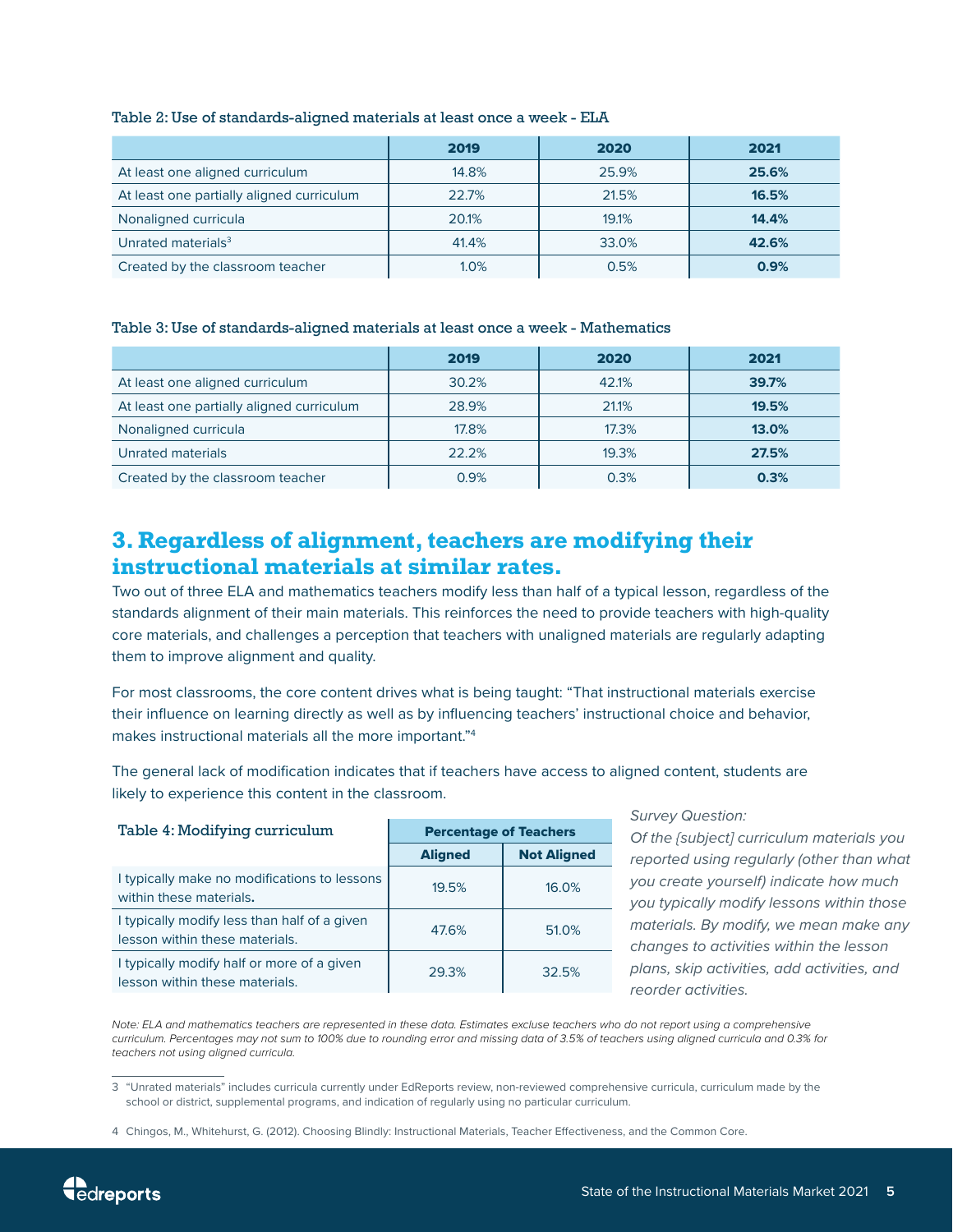## **4. Teachers want materials that are aligned to state standards, offer support for multilingual learners, and provide culturally relevant content and approaches, but few believe their materials meet these needs.**

Nearly three-quarters of teachers say it is extremely important that materials help their students meet state standards. However, less than half believe their curriculum adequately achieves this (responses 6 and 7 on Table 6 below).

#### Table 5: Importance teachers place on various characteristics of instructional materials

*Survey question: Indicate the importance you place on various characteristics of instructional materials when choosing which materials to use in your [subject] classroom lessons.*

| Sub-prompt                                                     | <b>Not</b><br><b>Important</b> | <b>Slightly</b><br><b>Important</b> | <b>Somewhat</b><br><b>Important</b> | <b>Extremely</b><br><b>Important</b> |
|----------------------------------------------------------------|--------------------------------|-------------------------------------|-------------------------------------|--------------------------------------|
| Will be engaging or compelling to my<br>students               | 0.1%                           | 1.4%                                | 16.4%                               | 81.5%                                |
| Are aligned with my state's [subject]<br>standards             | 1.3%                           | 3.9%                                | 20.9%                               | 73.3%                                |
| Include content and approaches that are<br>culturally relevant | 3.3%                           | 13.7%                               | 40.5%                               | 41.9%                                |
| Include supports for English learners                          | 8.8%                           | 18.9%                               | 34.6%                               | 37.1%                                |

*Note:* ELA, mathematics, and science teachers are represented in these data. Percentages may not sum to 100% due to rounding error and 0.6% missing data.

#### Table 6: Teachers' perception of instructional materials adequacy

*Survey question: Indicate the extent to which the [subject] curriculum materials provided by your district or school as a recommendation or requirement are adequate for each purpose listed below:*

| <b>Sub-prompt</b>                                                | <b>Completely</b><br><b>Inadequate</b><br>$\blacktriangleleft$ | $\overline{2}$ | $\mathbf{3}$ | (Adequate<br>in some<br>ways and<br><b>inadequate</b><br>in others)<br>4 | 5     | 6     | <b>Completely</b><br><b>Adequate</b><br>7 | <b>Not</b><br><b>Sure</b><br>or N/A |
|------------------------------------------------------------------|----------------------------------------------------------------|----------------|--------------|--------------------------------------------------------------------------|-------|-------|-------------------------------------------|-------------------------------------|
| Helping all students<br>master my state's<br>[subject] standards | 2.7%                                                           | $1.9\%$        | 3.0%         | 29.9%                                                                    | 15.9% | 22.5% | 18.9%                                     | 4.0%                                |
| Making learning<br>engaging for students                         | 4.4%                                                           | 4.8%           | 9.5%         | 25.0%                                                                    | 19.2% | 18.9% | 13.7%                                     | 3.4%                                |
| Meeting the needs of<br><b>English learners</b>                  | 6.4%                                                           | 9.3%           | 12.3%        | 25.5%                                                                    | 12.9% | 12.6% | 9.8%                                      | 10.1%                               |
| Helping me provide<br>culturally relevant<br>instruction         | 7.7%                                                           | 8.9%           | 14.9%        | 24.8%                                                                    | 14.3% | 12.5% | 8.5%                                      | 7.3%                                |

*Note:* ELA, mathematics, and science teachers are represented in these data. Percentages may not sum to 100% due to rounding error and 1.1% missing data.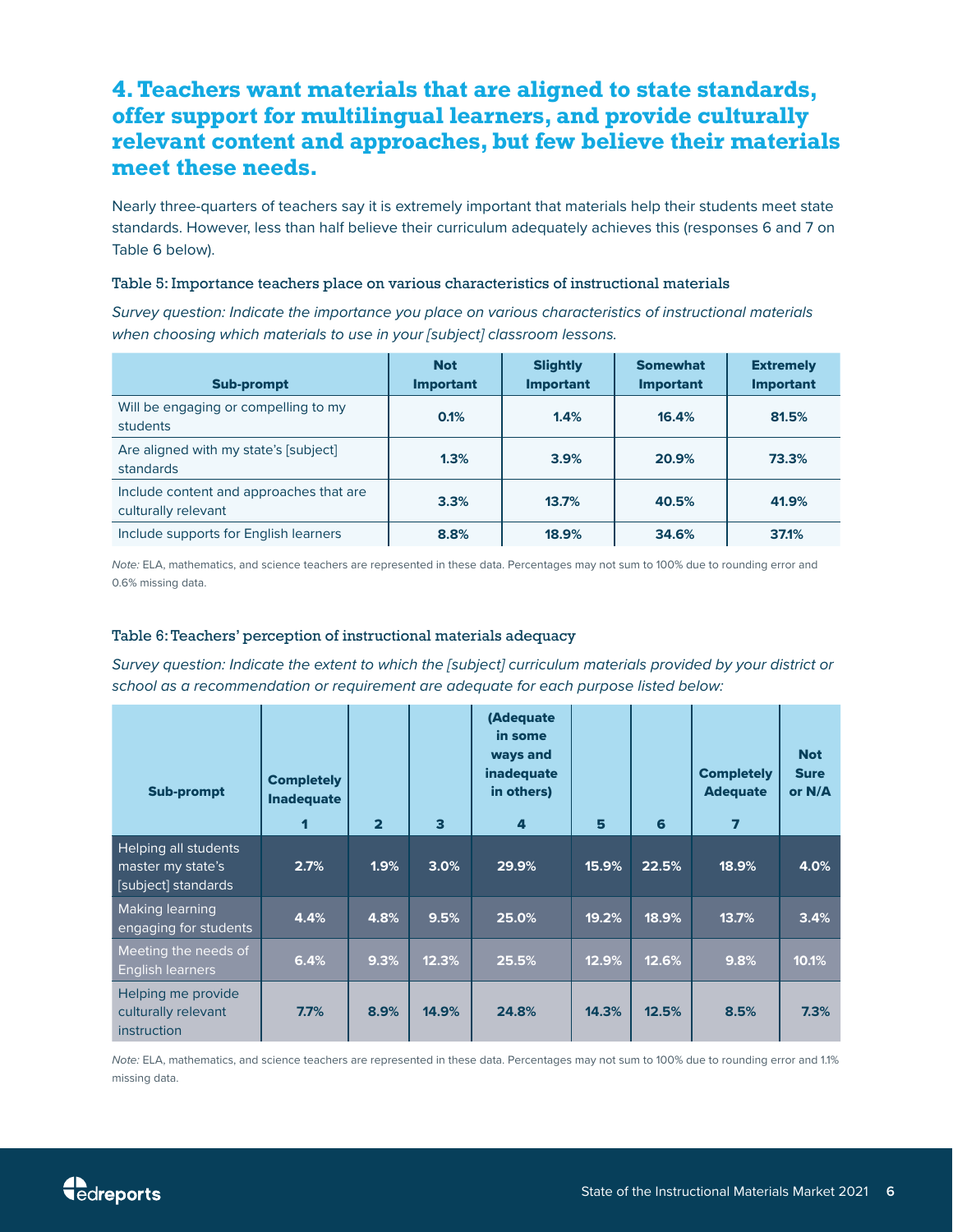Further, 93% of ELA teachers and 95% of mathematics teachers cite alignment to state standards as somewhat or extremely important. Only 26% of ELA teachers and 40% of mathematics teachers are regularly using aligned materials.

As has been [chronicled over the past year,](https://cprl.law.columbia.edu/sites/default/files/content/Publications/CPRL_2021_Fundamental%204_Final.pdf) we are also seeing a strong demand for instructional materials that address a broader definition of quality in addition to alignment to college and careerready standards. The data we analyzed confirmed that while educators care deeply about alignment to state standards, they are also concerned about whether materials can engage all students in highlevel learning and ensure access to grade-level content.

Seventy-two percent of teachers say materials that include support for multilingual learners are somewhat or extremely important to them. A still higher 82% of teachers (see Table 5) cite "content and approaches that are culturally relevant" as somewhat or extremely important to them.

**"Along with being standards aligned, I'm looking for a curriculum that is truly student centered, where students can engage in the mathematical practices and be challenged to think critically.** 

**If the materials don't connect, the kids are not going to pay attention. We deserve materials that offer scaffolds for different learners, that offer guidance for how to support multilingual learners, and that give us ways to bring in a variety of communities while still meeting the standards."**

– Neven Holland, Fourth Grade Teacher, Memphis, Tennessee<sup>5</sup>

However, when it comes to the materials teachers are using, less than a quarter of teachers describe their curriculum as adequate or completely adequate in meeting the needs of multilingual learners or in supporting them to provide culturally relevant instruction (responses 6 and 7 on Table 6).

The discrepancies between what teachers say they need most from materials and what they believe their materials actually deliver is a clear signal to school, district, and state leaders selecting and implementing curriculum to attend to these critical areas.

## **5. [Research shows](https://www.rand.org/pubs/research_reports/RRA134-9.html) that implementing high-quality instructional materials in an environment with supportive leadership, along with ongoing coaching, and professional development is most likely to lead to success. This is not the experience teachers report having.**

Forty-two percent of teachers report that their school leader encourages them to use recommended or required curriculum. However, a similar number of principals encourage teachers to use whatever materials they choose.

The inconsistency in what teachers are hearing from leaders is problematic because [research](https://opportunitymyth.tntp.org/) has shown that when teachers use aligned or district- and state-provided materials, assignments are more likely to be on-grade level and adhere to college and career-ready standards.

<sup>5</sup> The quotes from educators included throughout the text are reflections from EdReports reviewers who were presented with this data and spoke about their own experiences with instructional materials and professional learning supports.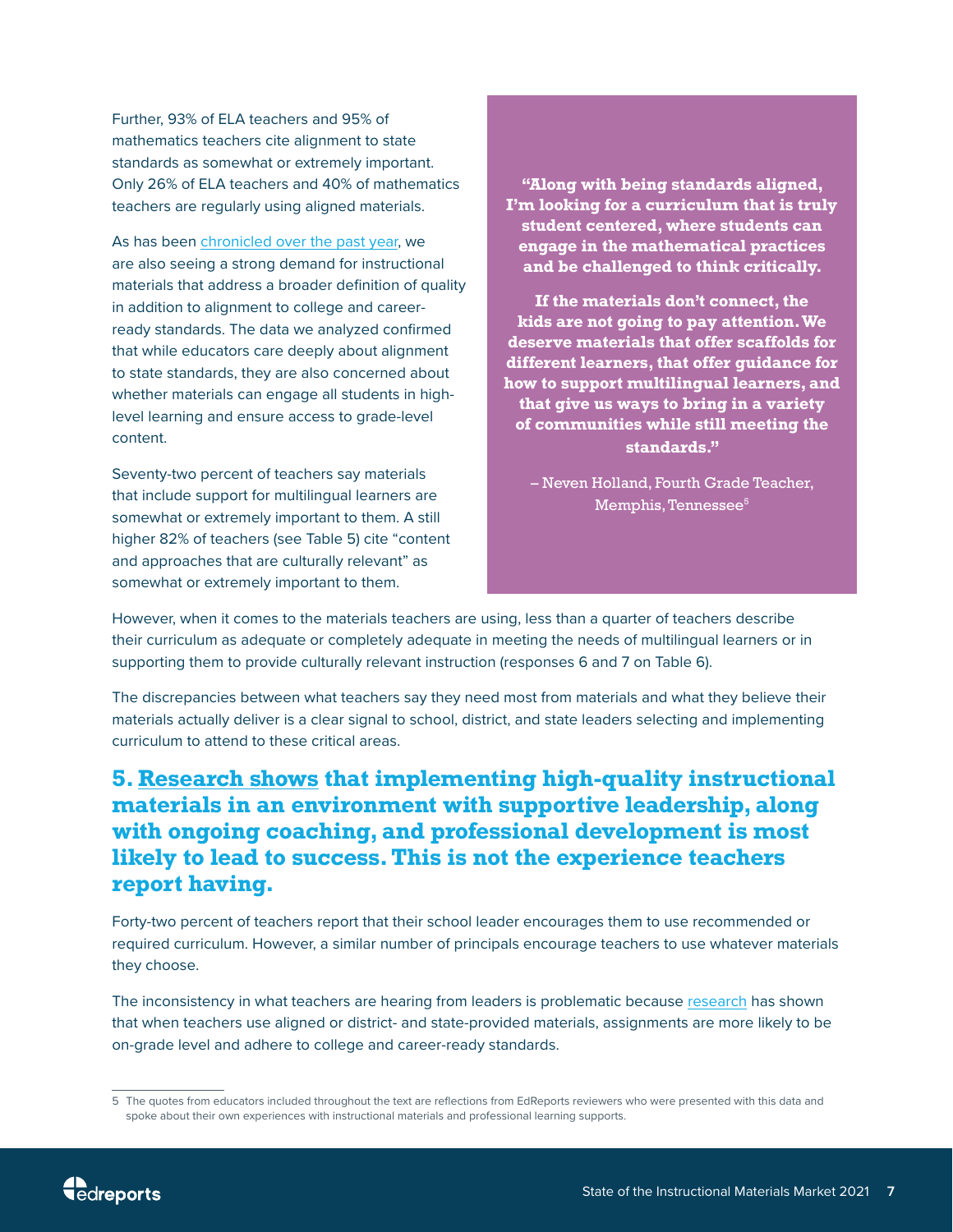For example, a [2018 study](https://opportunitymyth.tntp.org/) illustrated that teachers using aligned materials engaged students in mathematical practices at a significantly higher rate than teachers who did not have access to aligned curriculum.

Building principals' capacity on why materials matter, as well as how they can offer support to teachers implementing those materials, is crucial to ensuring high-quality, aligned materials are used in classrooms.

#### Table 7: Principal curriculum recommendations

*Survey question: Which of the following does your school principal most encourage you to use as the basis for your [subject] lesson plans (pick one)?*

**"In my experience as a school principal, I learned how important it was to offer support and create a strong climate and culture in our school. I learned that I had to ask the right questions, to provide quality materials for teachers and then trust them, and above all to protect their learning and instructional time. Because if we want to see students succeed, teachers must have resources, time, and the opportunity."** 

> – Dr. Melissa Galloway, Principal from 2011–2020, Columbia, Missouri

|                                                                              | <b>Percentage of Teachers</b> |                          |
|------------------------------------------------------------------------------|-------------------------------|--------------------------|
| Whatever materials I think will best meet<br>my students' needs              | 43.7%                         |                          |
| My recommended or required [subject]<br>curriculum materials                 | 41.9%                         | Note: ELA,<br>teachers a |
| Materials I have developed in collaboration<br>with other [subject] teachers | 8.6%                          | Percentag<br>rounding e  |
| Materials I have developed on my own<br>from scratch                         | $1.7\%$                       |                          |
| Other                                                                        | 1.3.%                         |                          |

mathematics, and science are represented in these data. es may not sum to 100% due to error and 2.8% missing data.

Teachers report having very few hours of professional learning devoted to implementing instructional materials. For the 2020–2021 school year, **nearly a quarter said they have no professional learning at all, and more than a third have access to only one to five hours.** 

#### Table 8: Access to professional learning activities

*Survey question: Since the end of last school year (2019–2020), how many hours did you spend in professional learning activities related to learning how to implement your main instructional materials?*

| <b>Hours of professional learning</b> | <b>Percentage of Teachers</b> |              |
|---------------------------------------|-------------------------------|--------------|
| 0 hours                               | 22.8%                         | $\mathcal N$ |
| $1 - 5$ hours                         | 37.7%                         | te           |
| 6-10 hours                            | 18.3%                         | $P_6$        |
| $11 - 20$ hours                       | 8.9%                          | ro           |
| More than 20 hours                    | 9.8%                          |              |

*Note:* ELA, mathematics, and science eachers are represented in these data. ercentages may not sum to 100% due to ounding error and 2.6% missing data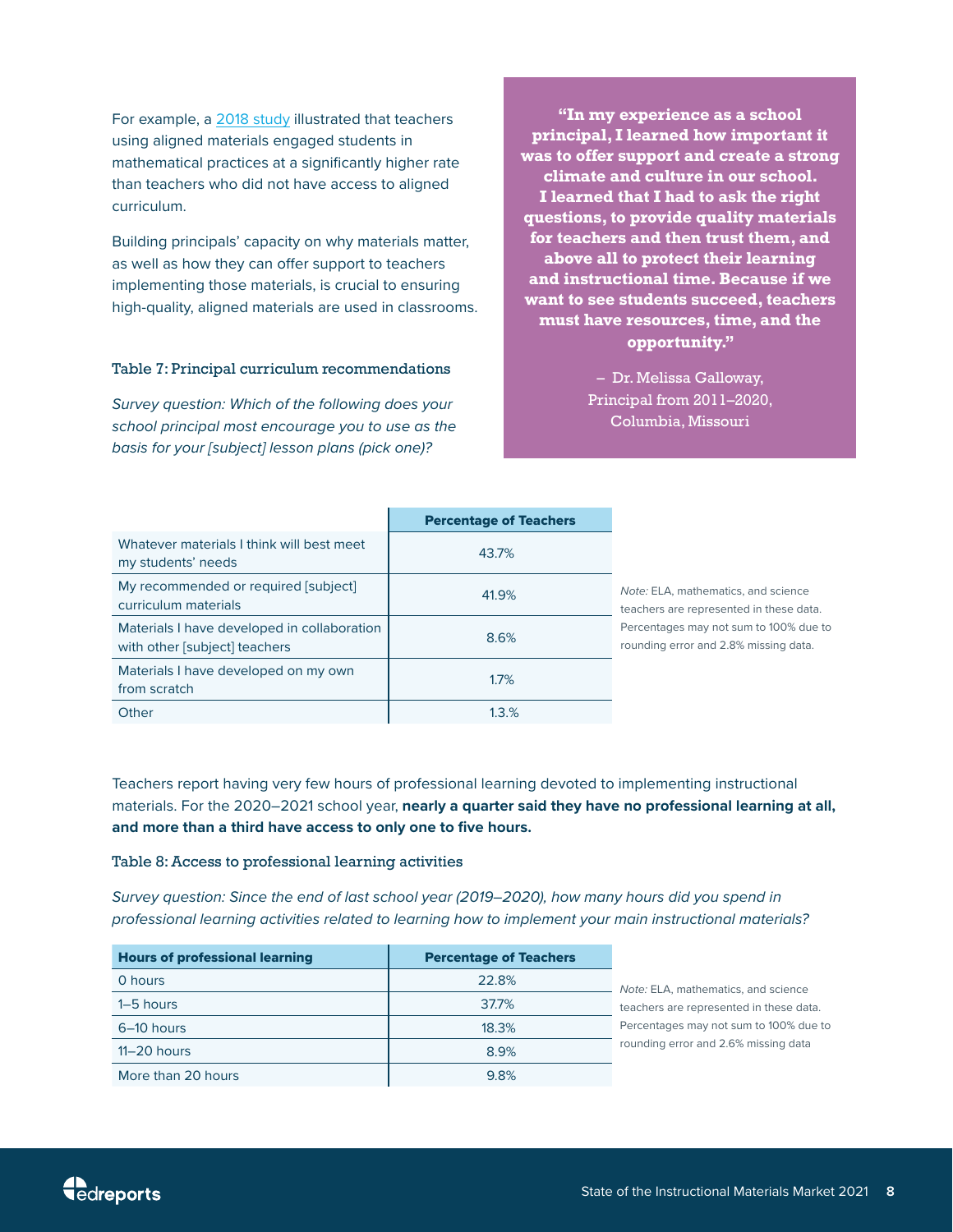#### Table 9: Quality of professional learning activities

*Survey question: To what extent have professional learning opportunities provided by your school or district this school year (2020–2021) prepared you to use curriculum materials provided by your school or district?* 

| <b>Extent of Preparation</b>     | <b>Percentage of Teachers</b> |
|----------------------------------|-------------------------------|
| Did not prepare me at all        | 20.3%                         |
| Prepared me to a slight extent   | 29.7%                         |
| Prepared me to a moderate extent | 35.5%                         |
| Prepared me to a great extent    | 119%                          |

*Note:* ELA, mathematics, and science teachers are represented in these data. Percentages may not sum to 100% due to rounding error and 2.5% missing data.

**"Professional learning centered on high-quality instructional materials ultimately contributes to student success. But that learning needs to be ongoing, and districts must ensure that all teachers have access to the supports they need to implement aligned programs."** 

> – Vanessa Shelburne, Science Specialist, Hope, Arkansas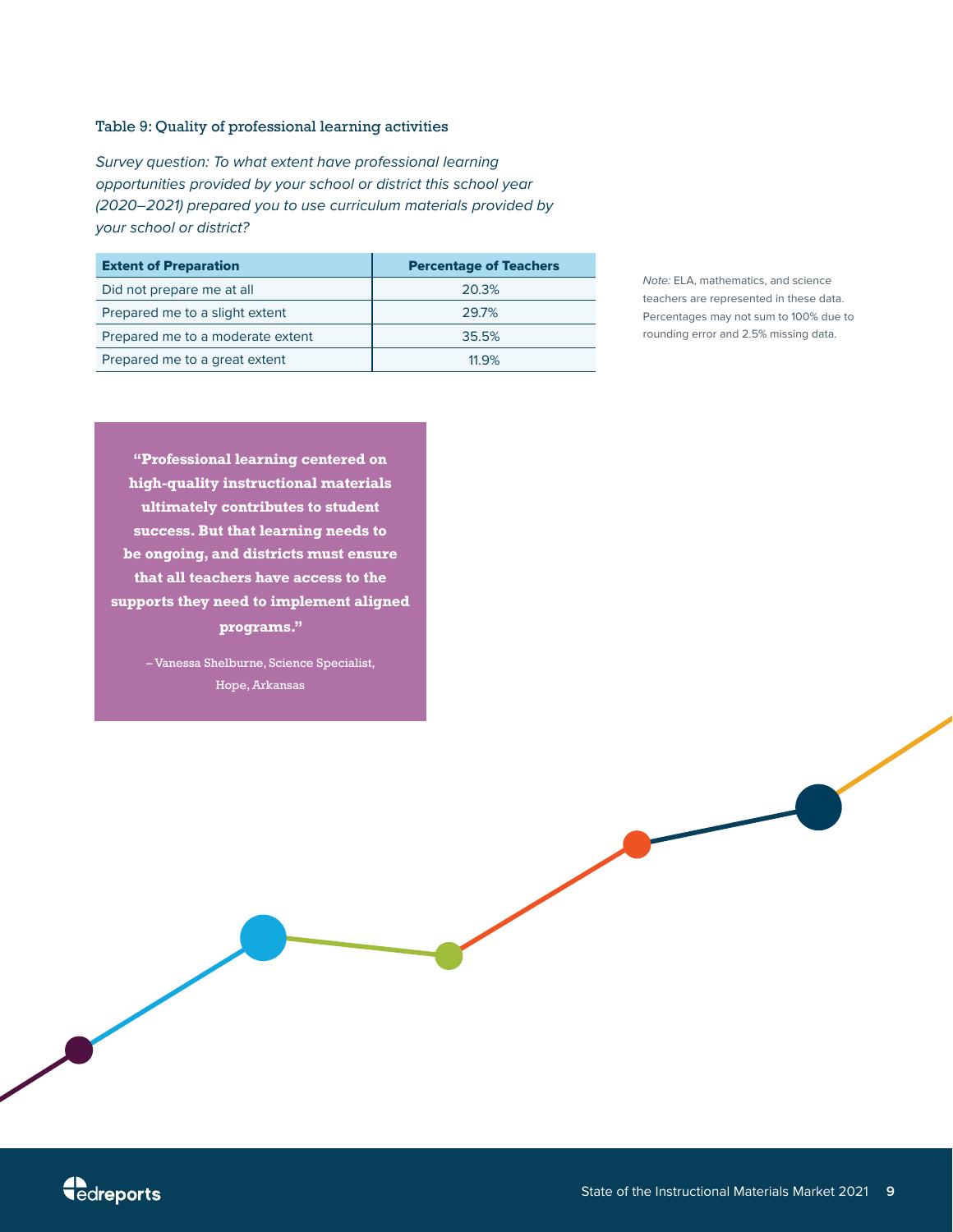### **Insight: Support for High School Teachers**

When it comes to conditions that support the use of aligned instructional materials, high school teachers seem to be at a particular disadvantage.

- They are less likely to be using aligned materials, with only 21% using aligned materials.
- They are more likely to be the primary decision-maker about what materials are in use.
- They are less likely to be encouraged by principals to use district-provided curriculum.
- They are less likely to receive professional learning on their materials, potentially due to the fact that they are choosing their own materials and unable to benefit from district or schoolwide professional learning.

With little support and encouragement on how to identify and use high-quality instructional materials, it is perhaps unsurprising that high school teachers use standards-aligned instructional materials at a lower rate than elementary and middle school teachers. Providing all teachers with an environment conducive to the use of high-quality materials is vital for ensuring all students are prepared for college and careers

#### Table 10: Use of standards aligned materials at least once a week by grade band - ELA

|                                           | <b>Elementary</b> | <b>Midddle</b> | <b>High</b> |
|-------------------------------------------|-------------------|----------------|-------------|
| At least one aligned curriculum           | 24.5%             | 32.9%          | 21.0%       |
| At least one partially aligned curriculum | 23.9%             | 9.9%           | 8.9%        |
| Nonaligned curricula                      | 24.9%             | 5.0%           | 3.8%        |
| Unrated materials                         | 26.8%             | 51.2%          | 63.6%       |
| Created by the classroom teacher          | 0.0%              | 0.9%           | 2.7%        |

#### Table 11: Use of standards-aligned materials at least once a week by grade band – Mathematics

|                                           | <b>Elementary</b> | <b>Midddle</b> | <b>High</b> |
|-------------------------------------------|-------------------|----------------|-------------|
| At least one aligned curriculum           | 44.9%             | 45.0%          | 21.3%       |
| At least one partially aligned curriculum | 19.4%             | 25.1%          | 13.7%       |
| Nonaligned curricula                      | 12.7%             | 6.8%           | 20.7%       |
| Unrated materials                         | 23.1%             | 22.6%          | 44.3%       |
| Created by the classroom teacher          | 0.3%              | 0.7%           | 0.1%        |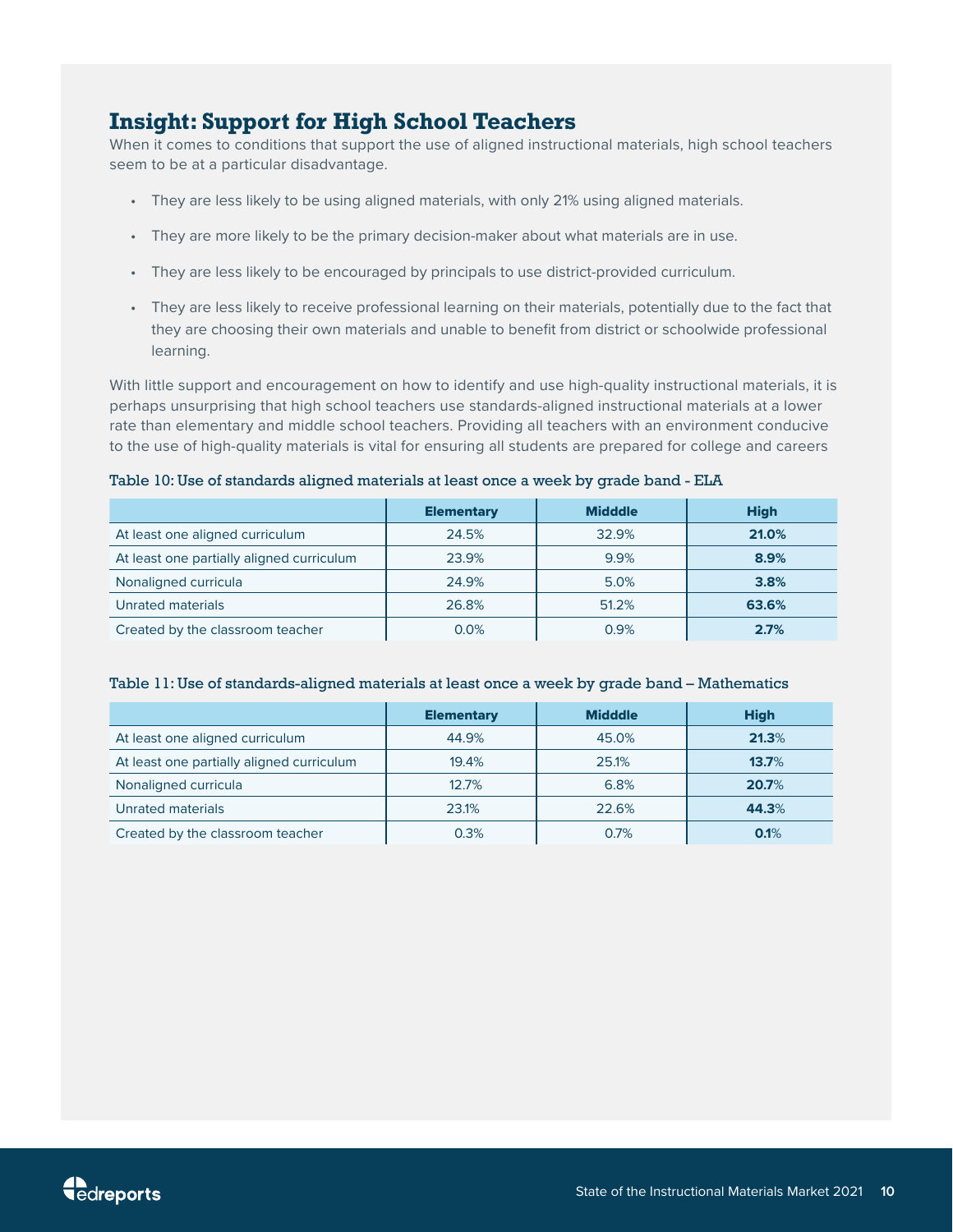#### Table 12: Primary decision-maker for instructional materials by grade band

*Survey question: Who is the primary decision-maker (i.e., the person or people who typically make most of the decisions) about which [subject] instructional materials you use in your classroom each day?*

| <b>Primary Decision-Maker</b> | <b>Elementary</b> | <b>Midddle</b> | <b>High</b> |
|-------------------------------|-------------------|----------------|-------------|
| Me                            | 31.5%             | 48.6%          | 60.8%       |
| Teachers in my school system  | 14.7%             | 16.9%          | 20.4%       |
| My district leaders           | 43.7%             | 26.9%          | 14.1%       |
| Someone else                  | 1.7%              | 2.5%           | 2.3%        |
| My principal                  | 6.1%              | 4.2%           | 1.1%        |

*Note:* ELA, mathematics, and science teachers are represented in these data. Percentages may not sum to 100% due to rounding error and missing data at 2.4% for elementary, 0.9% for middle school, and 1.2% for high school.

#### Table 13: Principal curriculum recommendations by grade band

*Survey question: Which of the following does your school principal most encourage you to use as the basis for your [subject] lesson plans (pick one)?*

| <b>Principal Recommendations</b>                                             | <b>Elementary</b> | <b>Midddle</b> | <b>High</b> |
|------------------------------------------------------------------------------|-------------------|----------------|-------------|
| Whatever materials I think will best meet<br>my students' needs              | 35.3%             | 46.9%          | 58.6%       |
| My recommended or required [subject]<br>curriculum materials                 | 55.3%             | 37.2%          | 17.8%       |
| Materials I have developed in collaboration<br>with other [subject] teachers | 4.4%              | 10.7%          | 15.7%       |
| Materials I have developed on my own<br>from scratch                         | 1.1%              | 1.5%           | 3.3%        |
| Other                                                                        | 0.7%              | 1.7%           | 2.2%        |

*Note:* ELA, mathematics, and science teachers are represented in these data. Percentages may not sum to 100% due to rounding error and missing data at 3.3% for elementary, 2.0% for middle school, and 2.5% for high school.

#### Table 14: Use of aligned materials as a primary decision-maker by grade band

*Survey question: Who is the primary decision-maker (i.e., the person or people who typically make most of the decisions) about which [subject] instructional materials you use in your classroom each day?*

|                               | <b>Elementary</b> |                    | <b>Middle</b> |                    | <b>High</b>    |                              |
|-------------------------------|-------------------|--------------------|---------------|--------------------|----------------|------------------------------|
| <b>Primary Decision-Maker</b> | Aligned           | <b>Not Aligned</b> | Aligned       | <b>Not Aligned</b> | <b>Aligned</b> | <b>Not</b><br><b>Aligned</b> |
| Me                            | 27.2%             | 32.5%              | 38.5%         | 50.2%              | 48.0%          | 60.8%                        |
| Teachers in my school system  | 11.0%             | 15.8%              | 13.6%         | 20.5%              | 23.5%          | 20.4%                        |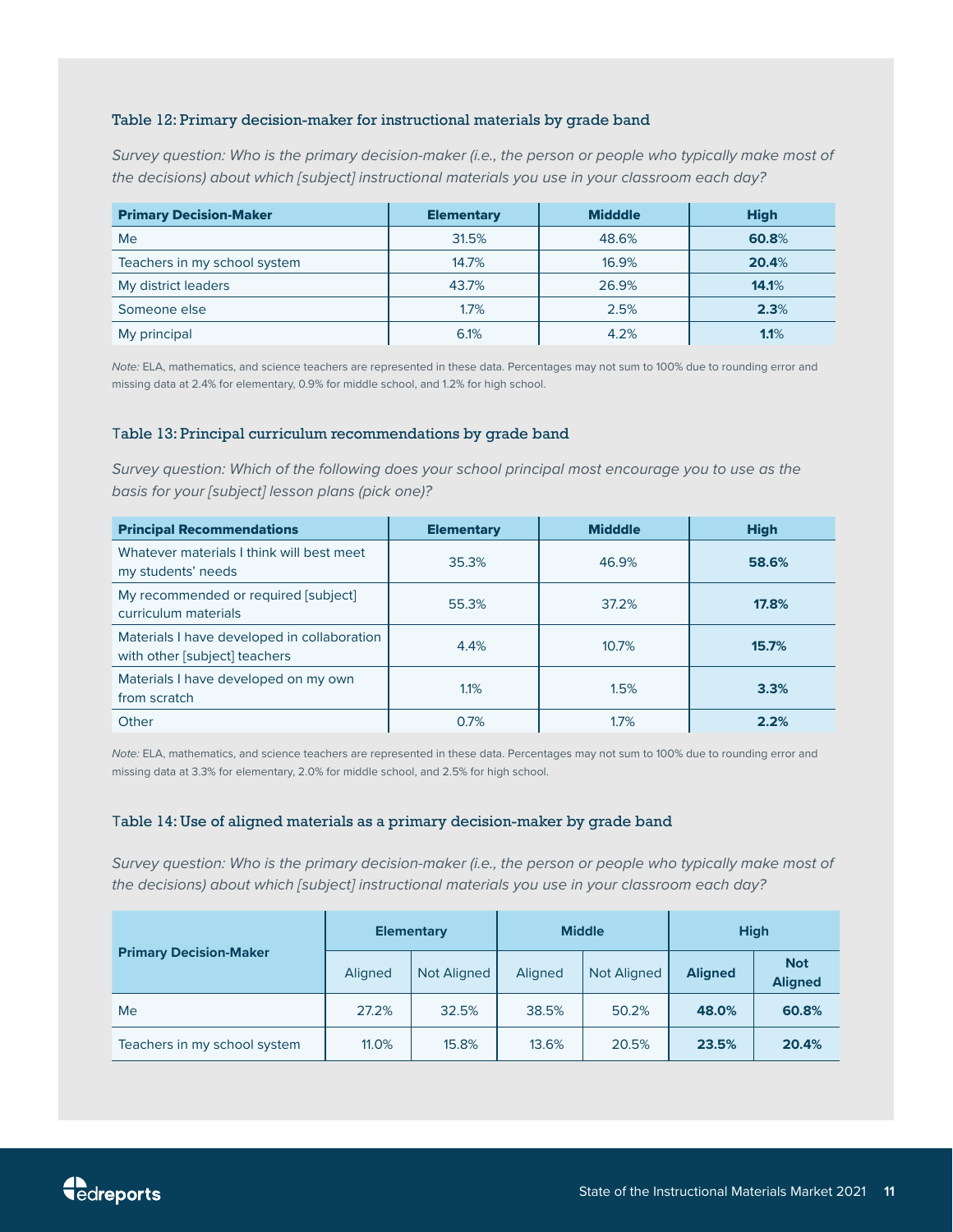| My district leaders | 48.5% | 41.6% | 37.1% | 22.2% | 18.2% | 15.4% |
|---------------------|-------|-------|-------|-------|-------|-------|
| Someone else        | 2.0%  | 1.4%  | 2.7%  | 2.9%  | 5.3%  | 2.0%  |
| My principal        | 7.8%  | 6.8%  | 7.4%  | 3.2%  | 1.6%  | 0.7%  |

*Note:* ELA and mathematics teachers are represented in these data. Percentages may not sum to 100% due to rounding error and missing data at 2.5% for elementary, 0.9% for middle school, and 1.2% for high school.

#### Table 15: Access to professional learning by grade band

*Survey question: Since the end of last school year (2019–2020), how many hours did you spend in professional learning activities related to learning how to implement your main instructional materials?*

| <b>Hours of Professional Learning</b> | <b>Elementary</b> | <b>Midddle</b> | <b>High</b> |
|---------------------------------------|-------------------|----------------|-------------|
| 0 hours                               | 21.9%             | 21.8%          | 25.5%       |
| $1 - 5$ hours                         | 38.2%             | 38.0%          | 36.2%       |
| 6-10 hours                            | 17.5%             | 20.6%          | 17.6%       |
| $11 - 20$ hours                       | 9.7%              | 7.4%           | 8.8%        |
| More than 20 hours                    | 9.5%              | 10.4%          | 9.8%        |

*Note:* ELA, mathematics, and science teachers are represented in these data. Percentages may not sum to 100% due to rounding error and missing data at 3.2% for elementary, 1.7% for middle school, and 2.1% for high school.

#### Table 16: Quality of professional learning by grade band

*Survey question: To what extent have professional learning opportunities provided by your school or district this school year (2020–2021) prepared you to use curriculum materials provided by your school or district?*

| <b>Extent of Preparation</b>     | <b>Elementary</b> | <b>Midddle</b> | <b>High</b> |
|----------------------------------|-------------------|----------------|-------------|
| Did not prepare me at all        | 15.1%             | 23.0%          | 28.7%       |
| Prepared me to a slight extent   | 28.7%             | 29.0%          | 32.7%       |
| Prepared me to a moderate extent | 39.5%             | 33.5%          | 28.9%       |
| Prepared me to a great extent    | 13.6%             | 12.8%          | 7.6%        |

*Note:* ELA, mathematics, and science teachers are represented in these data. Percentages may not sum to 100% due to rounding error and missing data at 3.1% for elementary, 1.7% for middle school, and 1.2% for high school.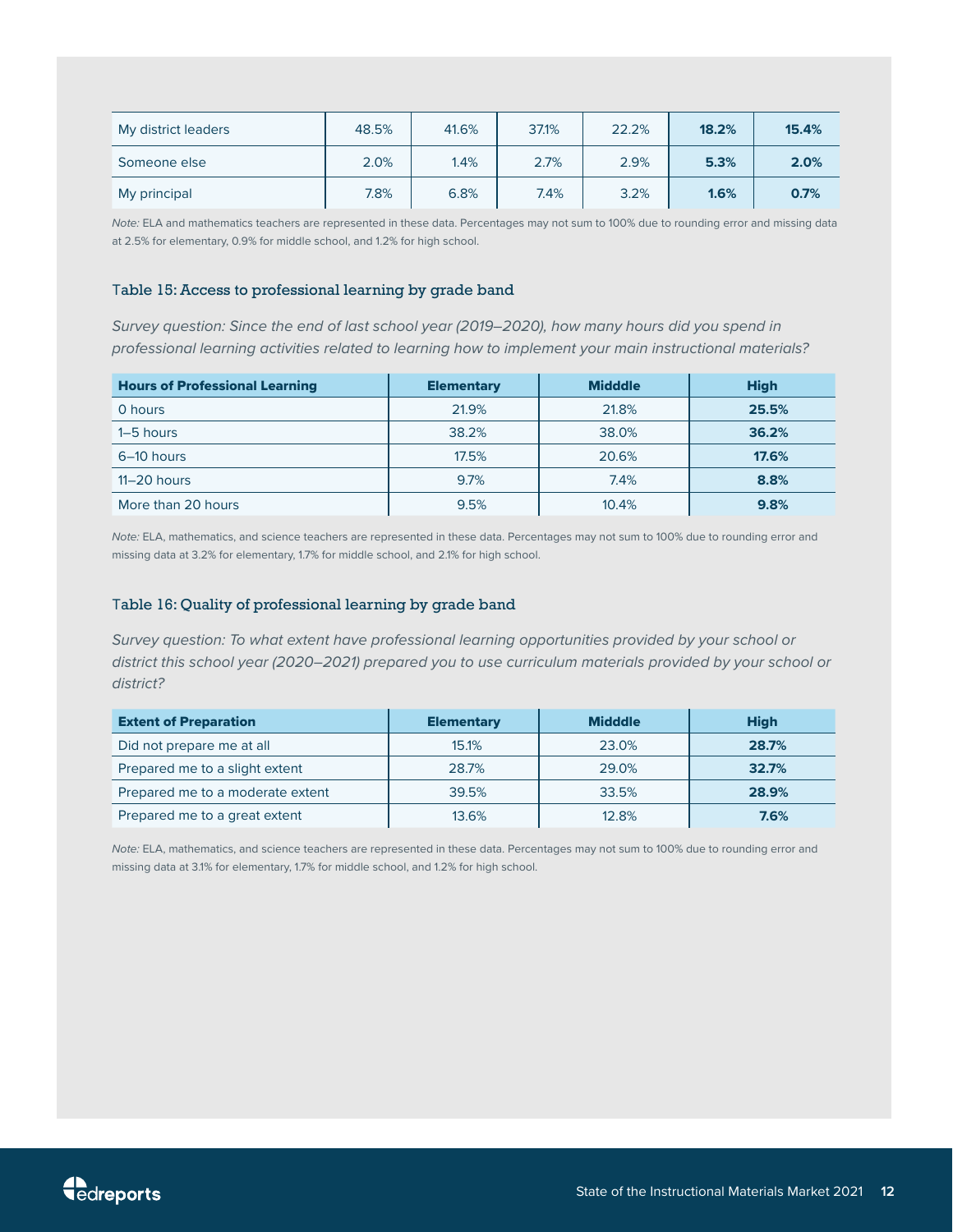# CALLS TO ACTION

Teachers' perceptions and experiences with their instructional materials matter. Teachers know their students best and are the ones using materials in the classroom every day. Listening to and prioritizing the needs of educators is key to ensuring that students have access to engaging grade-level content.

## **1. Invest in high-quality aligned instructional materials.**

The data show that teachers are not altering lessons at a high rate. What's more, the use of supplemental materials is far higher when teachers' programs do not meet expectations for alignment. Providing them an aligned curricular foundation means that students are much more likely to have access to high-quality content. As districts make funding decisions, we have the chance to improve systems that the COVID-19 pandemic made clear were not working for all students. Investing in high-quality core curricula is the start of ensuring every child is able to learn and grow.

### **2. Create an environment that supports the implementation and use of high-quality materials.**

Investing in professional learning around new instructional materials is as important as the selection of the quality curriculum itself.

Curriculum-aligned professional learning is critical for ensuring that materials are [used well in classrooms](https://tntp.org/publications/view/student-experiences/the-opportunity-myth) and can help close the gap between what's selected and [what's in use.](https://cdn.edreports.org/media/2021/03/EdReports-2020-State-of-the-Market-Use-of-Aligned-Materials_FINAL_2-1.pdf) These kinds of supports could lead to important gains for students, as teachers report having access to very few hours of professional development on the whole, with few of those hours spent helping them to implement instructional materials.

A [2019 study](https://cepr.harvard.edu/curriculum) by Harvard supports the findings in this report and goes on to highlight that on average, teachers receive only one to two days of professional development tailored to specific instructional materials. In addition, ensuring that the professional learning that's offered speaks to teachers' real needs is a must. A [recent paper](https://www.carnegie.org/topics/topic-articles/professional-learning-educators/elements-transforming-teaching-through-curriculum-based-professional-learning/) released by the Carnegie Corporation of New York argues that innovations in professional learning are not keeping pace with evolving expectations for teachers, the instructional materials they are using, and the rigorous content standards teachers are responsible for helping students meet.

While investing in high-quality professional learning, districts and states should ensure principals are also trained in the materials. This strategy creates an environment where principals can offer the support, understanding, and leadership that can make a difference between a new curriculum being used or sitting unwrapped on a shelf.

## **3. Meaningfully involve teachers in the selection of new instructional materials.**

Teachers have a clear vision of how materials should be helping to meet students' needs. In large numbers, educators cite alignment to college and career-ready standards, supports for students learning English, and culturally relevant approaches and content, along with materials that accelerate learning as important.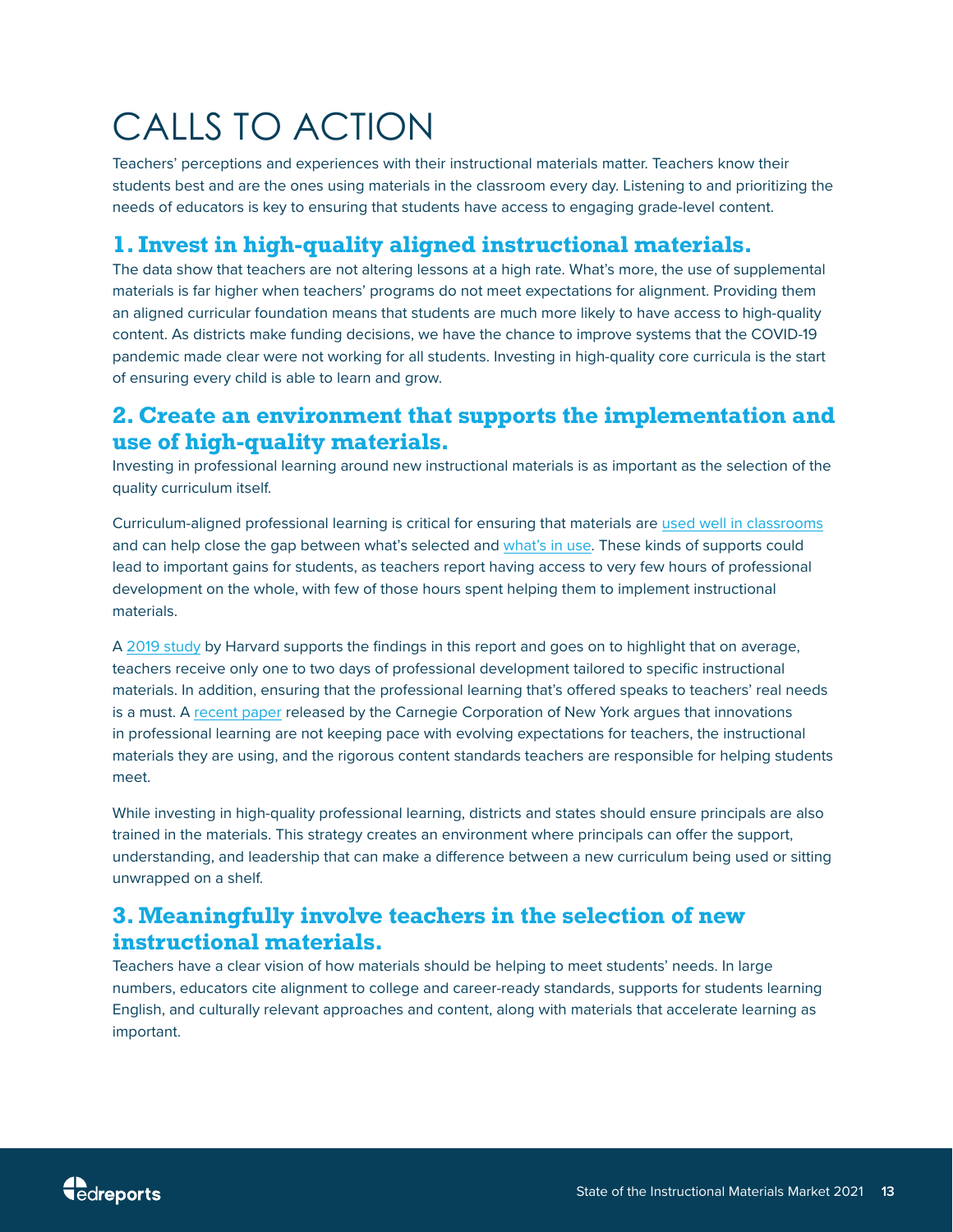Teachers are using instructional materials in the classroom every day. Yet many districts do not meaningfully engage them when it comes to selecting new curricula. Key to increasing the use of highquality programs is ensuring teachers have a real voice in the materials that are selected. States and districts must invest in training on what high-quality materials look like, why they matter, and offer real roles for teachers to be involved.

While there is still work to be done in this area, a number of states and districts offer different models on how to meaningfully engage educators, and illustrate how students benefit when teachers have a seat at the materials adoption table.

- Building Buy-In: Rhode Island's Comprehensive Approach to Selecting High-Quality Curricula [https://www.edreports.org/resources/article/building-buy-in-rhode-islands-comprehensive-approach](https://www.edreports.org/resources/article/building-buy-in-rhode-islands-comprehensive-approach-to-selecting-high-quality-curricula)[to-selecting-high-quality-curricula](https://www.edreports.org/resources/article/building-buy-in-rhode-islands-comprehensive-approach-to-selecting-high-quality-curricula)
- Redefining Engagement: How Baltimore City Public Schools Transformed Its Approach to Adopting Instructional Materials https://www.edreports.org/resources/article/redefining-engagement-how-baltimore-city-publicschools-transformed-its-approach-to-adopting-instructional-materials
- The Power of Engaging All Educators During an Instructional Materials Adoption [https://www.edreports.org/resources/article/the-power-of-engaging-all-educators-during-an](https://www.edreports.org/resources/article/the-power-of-engaging-all-educators-during-an-instructional-materials-adoption)[instructional-materials-adoption](https://www.edreports.org/resources/article/the-power-of-engaging-all-educators-during-an-instructional-materials-adoption)
- Big Changes in Rural Wisconsin: Improving the Instructional Materials Selection Process https://www.edreports.org/resources/article/big-changes-in-rural-wisconsin-improving-theinstructional-materials-selection-process
- Building Capacity and Consensus Through a Teacher-Led Materials Adoption [https://www.edreports.org/resources/article/building-capacity-and-consensus-through-a-teacher-led](https://www.edreports.org/resources/article/building-capacity-and-consensus-through-a-teacher-led-materials-adoption)[materials-adoption](https://www.edreports.org/resources/article/building-capacity-and-consensus-through-a-teacher-led-materials-adoption)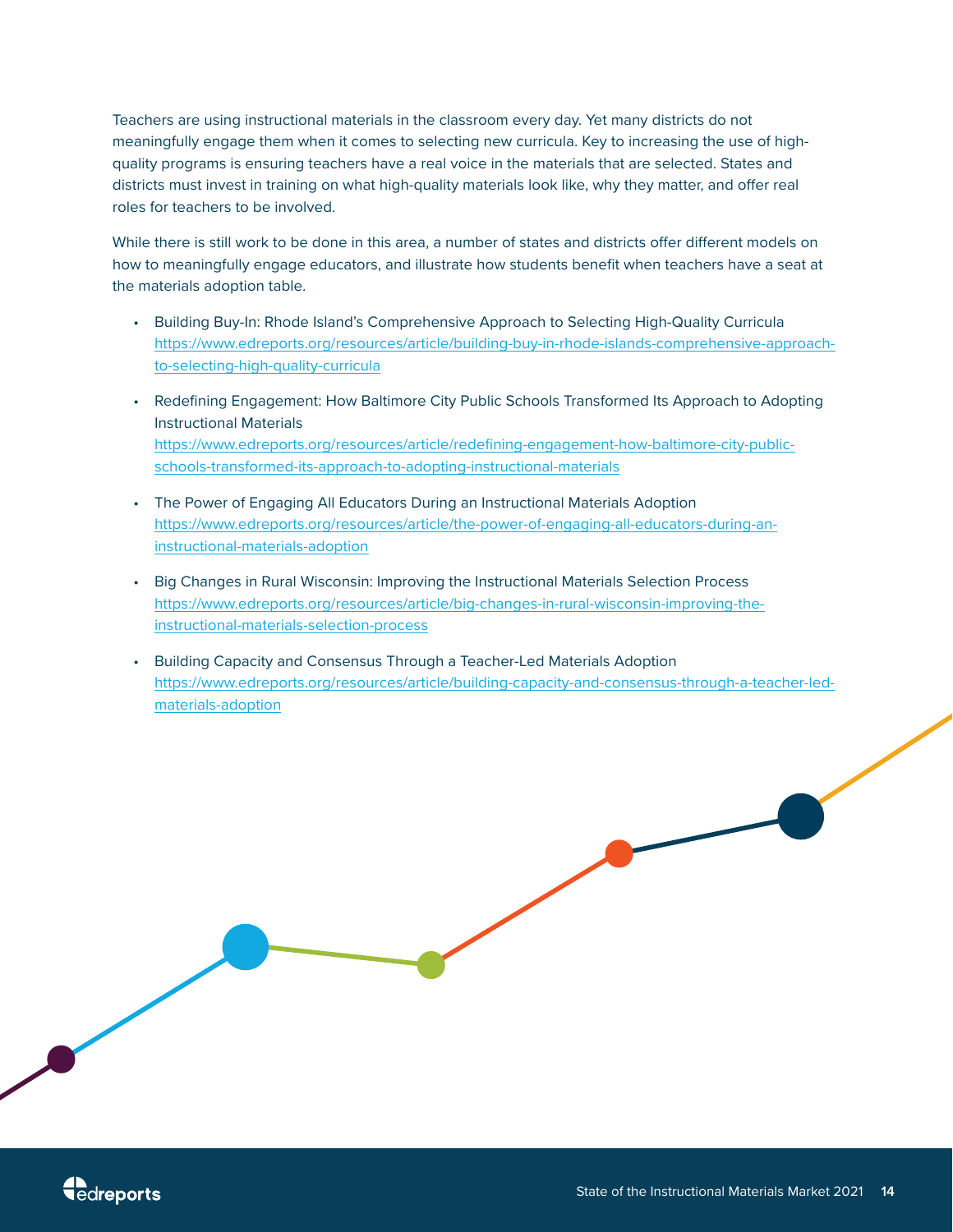## METHODOLOGY

Analyses of materials available drew upon information on the EdReports.org website for Reports ([www.edreports.org/reports](http://www.edreports.org/reports)). Data for curricula series reviewed by EdReports were based on all reports published between March 4, 2015, and January 12, 2022, for 2021 copyright edition or older materials. Each high school math report is counted as three reports, corresponding with a traditional or integrated three-course sequence. All other reports are counted as one report each, corresponding with the specific grade level of the report.

Analyses of materials used drew upon microlevel data from the RAND Corporation American Instructional Resources Survey (AIRS) for years 2019, 2020, and 2021, completed by the American Teacher Panel in the spring of each year.<sup>6</sup> Technical documentation is available for the [AIRS 2019](https://www.rand.org/pubs/research_reports/RR4402.html), [AIRS 2020](https://www.rand.org/pubs/research_reports/RRA134-4.html), and [AIRS 2021.](https://www.rand.org/pubs/research_reports/RRA134-10.html) All analyses on AIRS microlevel data used the RAND sampling weights to produce estimates that reflect the national population of public school teachers in the United States.

For Tables 2, 3, 10, and 11, estimates are based on responses to two survey questions, then filtered through EdReports rating data. The survey questions are: "Among the [subject] curriculum materials in this list, select any materials you use regularly (once a week or more, on average) for your [subject] instruction this school year"; and "Indicate which additional instructional materials -- beyond curriculum materials - you use regularly (once a week or more, on average) for your [subject] instruction this school year"

The method for calculating the percentage of teachers that use standards-aligned materials based estimates on the highest-rated curriculum teachers reported to use regularly. The categories of materials reported (at least one aligned curriculum, at least one partially aligned curriculum, nonaligned curricula, unrated materials, created by the classroom teacher) are rank ordered, whereby teachers were designated into a lower category only if they do not meet criteria to be designated at a higher-order category.

6 RAND American Educator Panels, American Teacher Panel, "American Instructional Resources Survey." RAND2019\_05may\_AIR0519T, RAND Corporation, Santa Monica, CA, May 05, 2019.

RAND American Educator Panels, American Teacher Panel, "American Instructional Resources Survey." RAND2020\_05MAY\_AIR0520T, RAND Corporation, Santa Monica, CA, May 05, 2020.

RAND American Educator Panels, American Teacher Panel, "American Instructional Resources Survey." RAND2021\_05MAY\_AIR0521T, RAND Corporation, Santa Monica, CA, May 05, 2021.